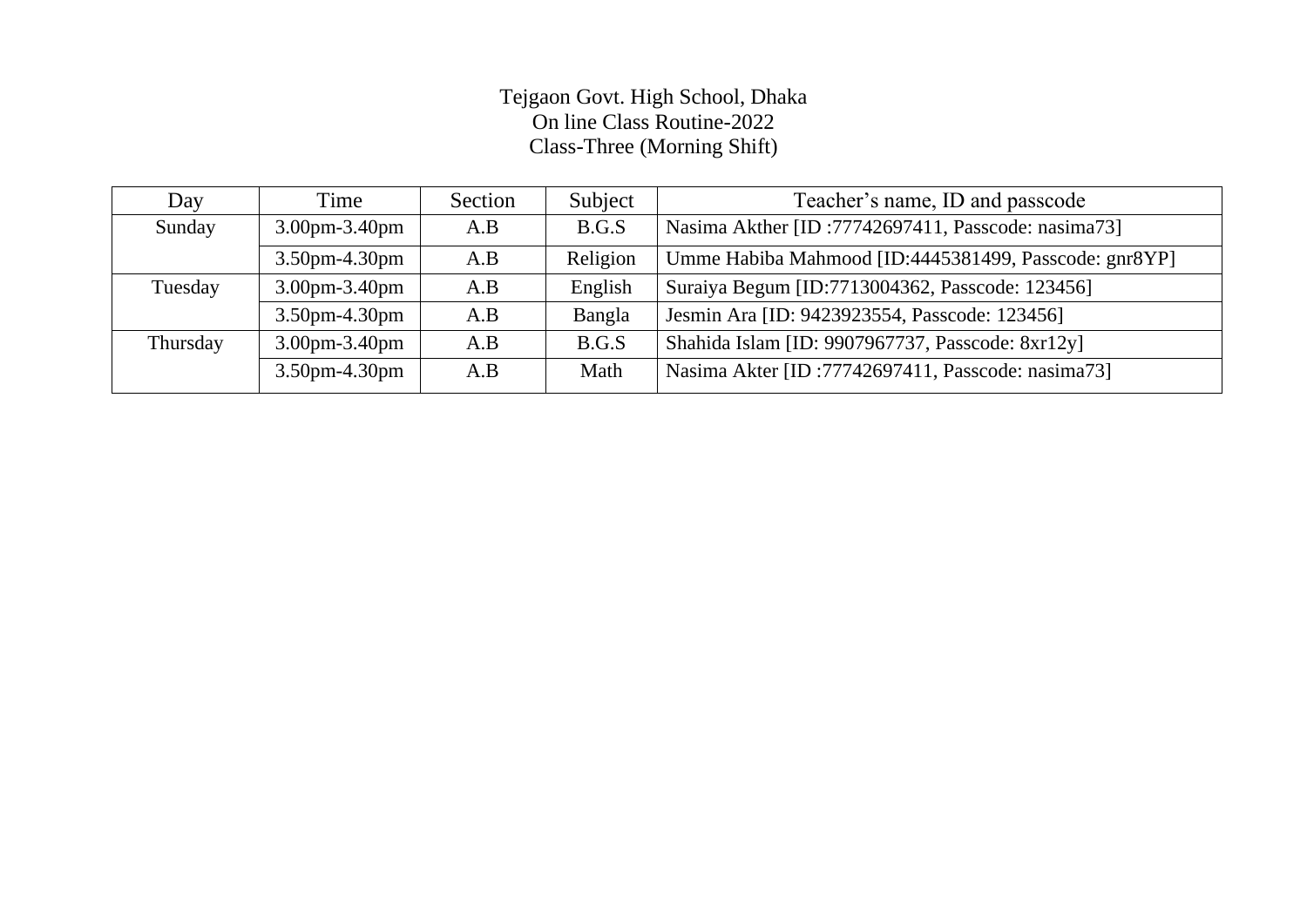### Tejgaon Govt. High School, Dhaka On line Class Routine-2022 Class-Four (Morning Shift)

| Day       | Time                 | Section | Subject  | Teacher's name, ID and passcode                    |
|-----------|----------------------|---------|----------|----------------------------------------------------|
| Sunday    | $3.00$ pm $-3.40$ pm | A.B     | Bangla   | Raina Lutfa [ID:9627838570, Passcode: RKt5GP]      |
|           | 3.50pm-4.30pm        | A.B     | Science  | Nasima Akter [ID:77742697411, Passcode: nasima73]  |
| Monday    | $3.00$ pm $-3.40$ pm | A.B     | Math     | Nesar Uddin Bhuyian [ID:2961011373, Passcode:1010] |
|           | $3.50$ pm-4.30pm     | A.B     | English  | Suraiya Begum [ID:7713004362, Passcode: 123456]    |
| Wednesday | $3.00$ pm $-3.40$ pm | A.B     | Religion | Raina Lutfa [ID:9627838570, Passcode: RKt5GP]      |
|           | 3.50pm-4.30pm        | A.B     | B.G.S    | Aysha Sultana [ID:5832655780, Passcode: tghs]      |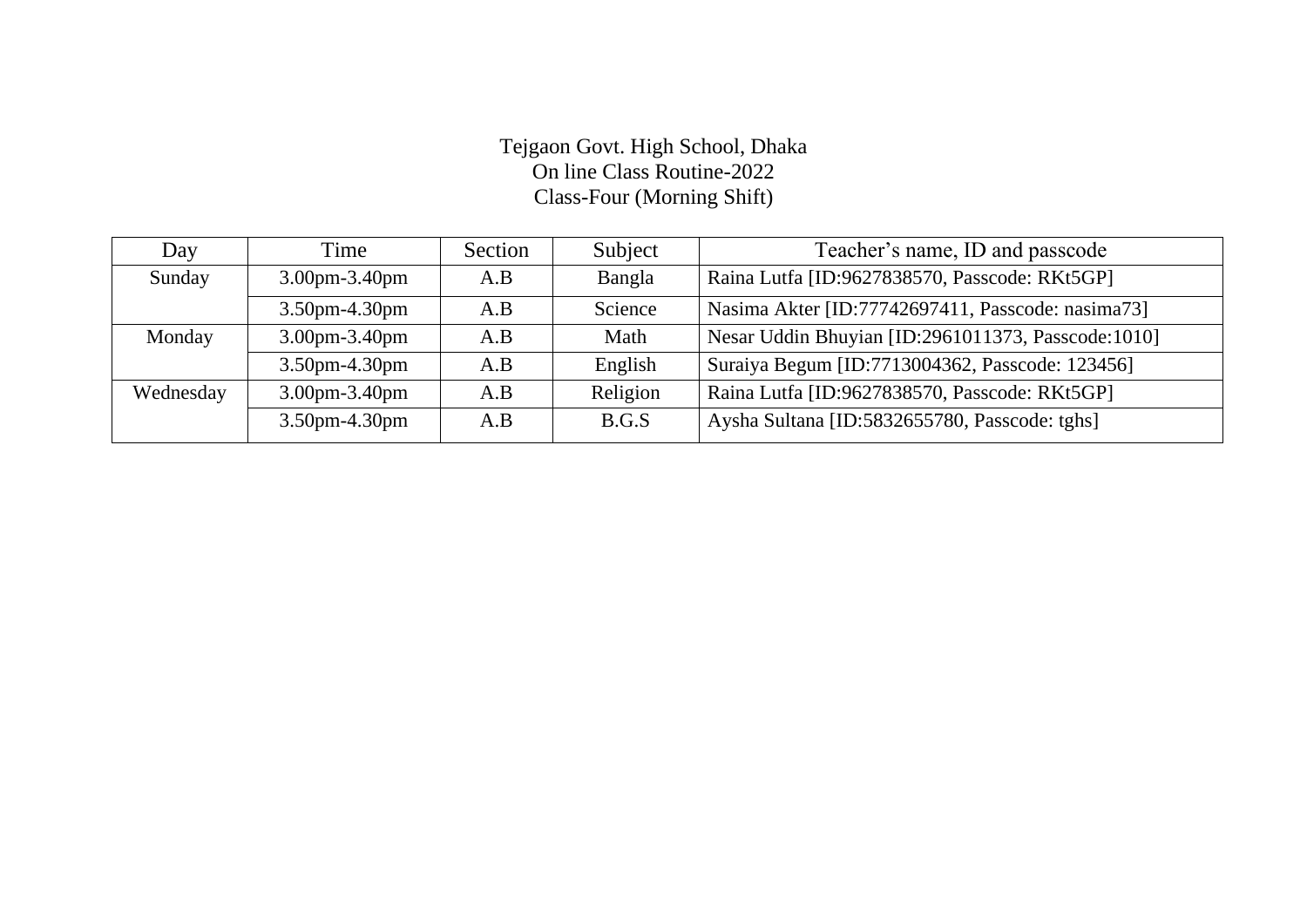#### Tejgaon Govt. High School, Dhaka On line Class Routine-2022 Class-Six (Morning Shift)

| Day       | Time                              | Section | Subject    | Teacher's name, ID and Passcode                     |
|-----------|-----------------------------------|---------|------------|-----------------------------------------------------|
| Sunday    | $3.00 \text{pm} - 3.40 \text{pm}$ | A.B     | Religion   | Noorunnahar Begum [ID:5103303522, Passcode:q456QQ]  |
|           | 7.40pm-8.20pm                     | A.B     | Bangla     | Rukshana Parvin [ID:30124955, Passcode: abc 123]    |
| Monday    | 3.00pm-3.40pm                     | A.B     | B.G.S      | Shahida Islam [ID: 9907967737, Passcode: 8xr12y]    |
|           | 3.50pm-4.30pm                     | A.B     | <b>ICT</b> | Nasima Akter [ID:77742697411, Passcode: nasima73]   |
| Wednesday | 3.00pm-3.40pm                     | A.B     | Math       | Nasima Akter [ID:77742697411, Passcode: nasima73]   |
|           | $4.00$ pm $-4.40$ pm              | A.B     | Science    | Suraia Sultana [ID:5124031025, Passcode: TGHS]      |
| Thursday  | $3.00 \text{pm} - 3.40 \text{pm}$ | A.B     | English    | Munajjefa Mehjabin [ID:76920317607, Passcode: 6eng] |
|           | $4.00$ pm $-4.40$ pm              | A.B     | Science    | Suraia Sultana [ID:5124031025, Passcode: TGHS]      |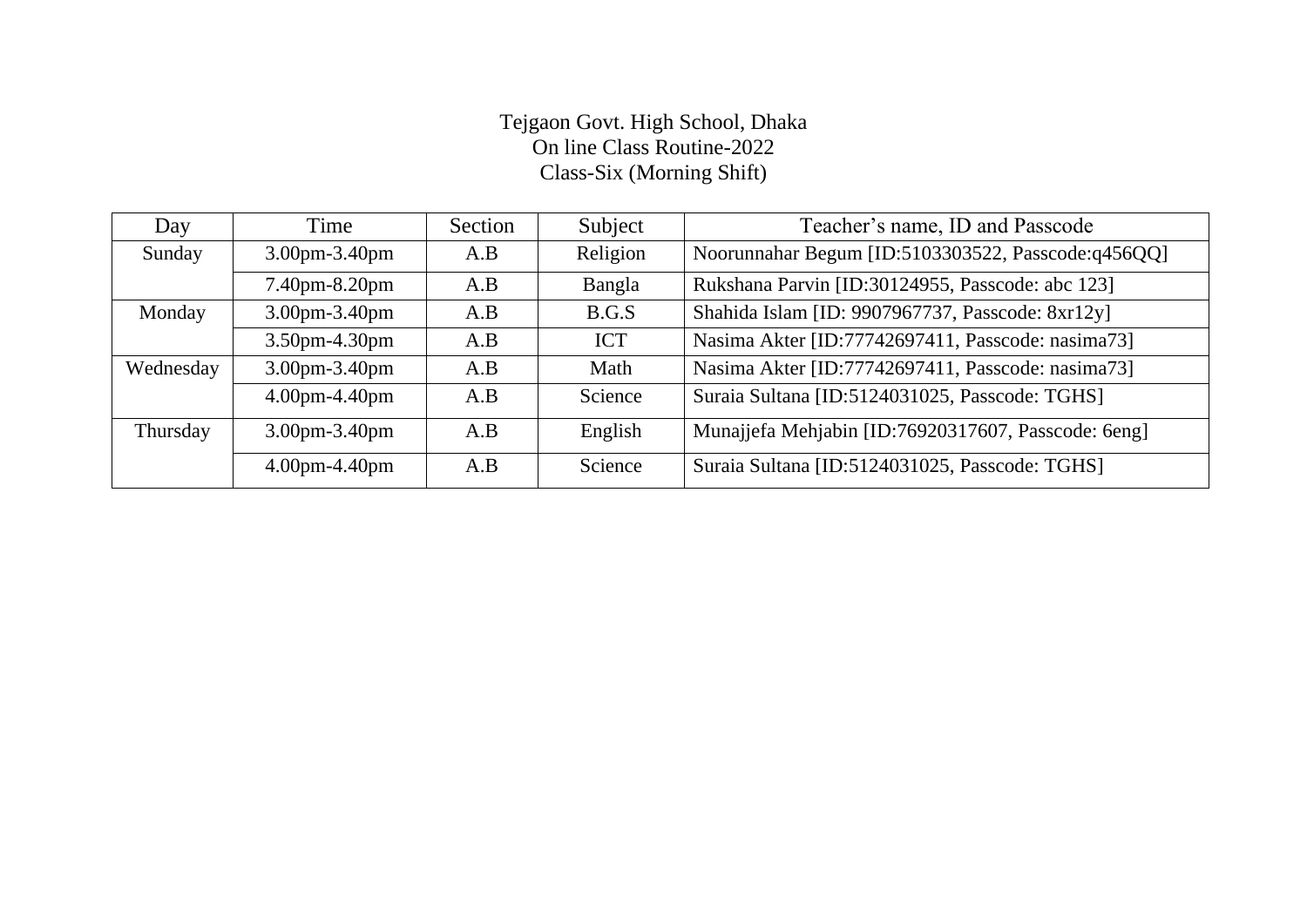### Tejgaon Govt. High School, Dhaka On line Class Routine-2022 Class-Eight (Morning Shift)

| Day       | Time          | Section | Subject            | Teacher's name, ID and passcode                                 |
|-----------|---------------|---------|--------------------|-----------------------------------------------------------------|
| Monday    | 7.00pm-7.40pm | A.B     | Bangla-1           | Shahida Islam [ID: 9907967737, Passcode: 8xr12y]                |
|           | 7.40pm-8.20pm | A.B     | B.G.S              | Rukshana Parvin [ID:30124955, Passcode: abc 123]                |
|           | 8.20pm-9.00pm | A.B     | Science            | Syeda Abida Afroza [ID:74832353447, Passcode: Zaz 28g]          |
| Tuesday   | 7.00pm-7.40pm | A.B     | <b>Mathematics</b> | Chaina Rafique [ID:9763413871, Passcode: 37p8dy]                |
|           | 7.40pm-8.20pm | A.B     | English-1          | Umme Habiba Mahmood [ ID:4445381499, Passcode: gnr8YP]          |
|           | 8.20pm-9.00pm | A.B     | <b>ICT</b>         | G.k Mosarrof Hossain [ ID: 78413651650, Passcode:2SJOix]        |
| Wednesday | 7.00pm-7.40pm | A.B     | English-2          | Suraiya Begum [ID:7713004362, Passcode: 123456]                 |
|           | 7.40pm-8.20pm | A.B     | <b>Mathematics</b> | Kaniz Fatema Islam [ID:74276633637, Passcode: 7Le7je]           |
|           | 8.20pm-9.00pm | A.B     | Home               | Dewan Akikun Nisa Khanam [ID:5228672010, Passcode: nargis 1234] |
|           |               |         | Science            |                                                                 |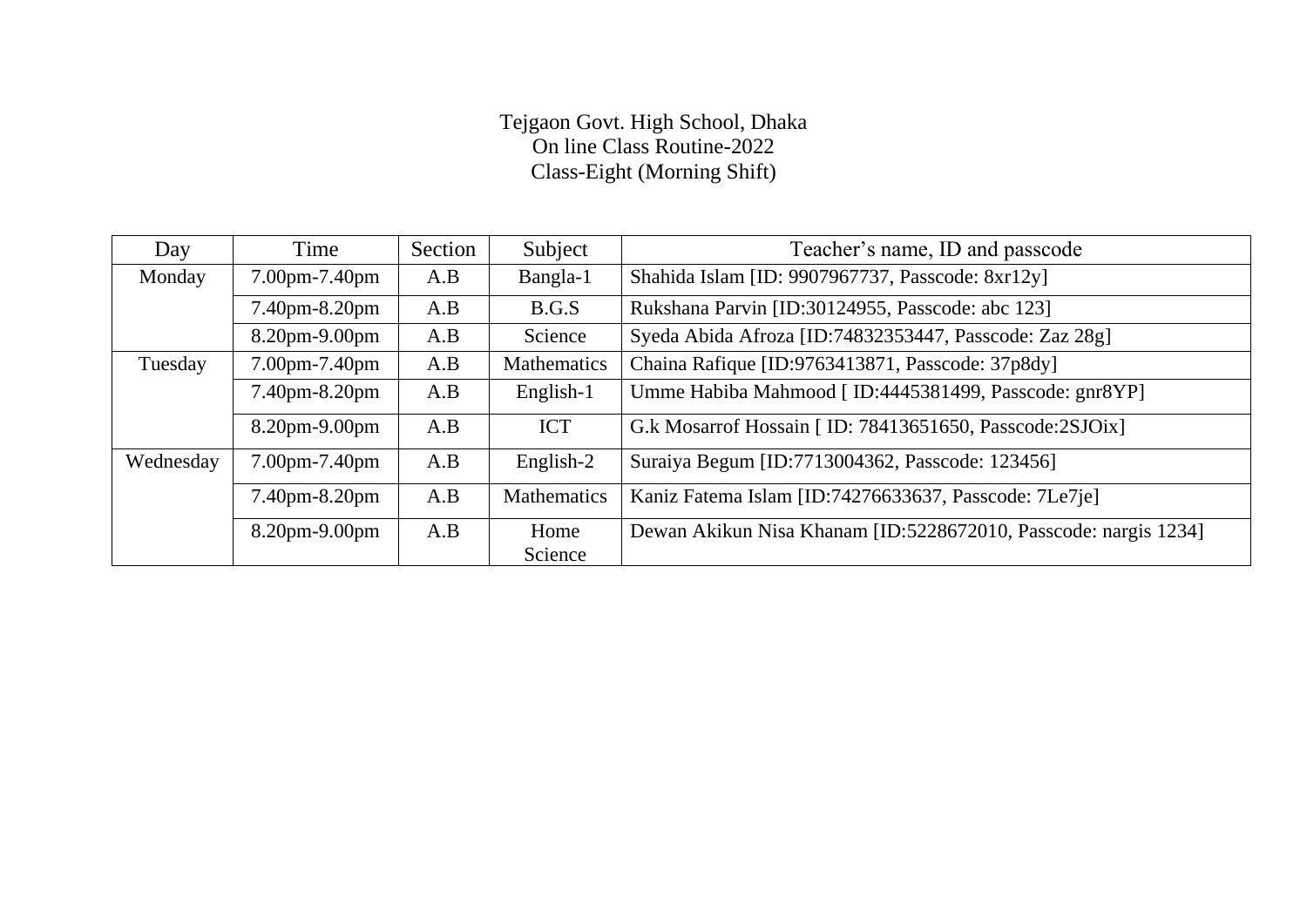# Tejgaon Govt. High School, Dhaka On line Class Routine-2022

Class-IX (Morning Shift)

| Day      | Time             | Section       | Subject                | Teacher's name, ID and passcode                        |
|----------|------------------|---------------|------------------------|--------------------------------------------------------|
| Sunday   | 3:00-3.40 Pm     | A.B.C         | Bangla-2st             | Q. Furdousi. [ID: 6595020036], Passcode: be3mth]       |
|          | 3:50-4.30 Pm     | $\mathbf{A}$  | B.G.S                  | Rukshana Parvin. [ID:3012495576, Passcode: abc 123]    |
|          | 3:50-4.30 Pm     | B.C           | Science                | Farzana B. [ID:3275267426 Passcode: 4KCHJV]            |
|          | 4:40-5.20 Pm     | A.B.C         | English- $1st$         | Mst. N Nuri [ID: 79838327565. Passcode: 007003         |
| Monday   | 3:00-3.40 Pm     | A.B.C         | Bangla-1 <sup>st</sup> | Nurunnahar B [ID: 5103303522. Passcode:q456QQ]         |
|          | 3:50-4.30 Pm     | A.B.C         | English- $2st$         | G.k. Mosarrof Hossain [ ID: 5341515606, Passcode:tghs] |
|          | 4:40-5.20 Pm     | $\mathbf{A}$  | Chemistry              | Syeda Abida Afroza [ID:71574493627, Passcode: Zaz 28g] |
|          | 4:40-5.20 Pm     | $\mathbf{B}$  | Finance                | Ainun Nahar [ID:3525587722, Passcode: 1234]            |
|          | 4:40-5.20 Pm     | $\mathsf{C}$  | History                | Nurunnahar B[ID: 5103303522. Passcode:q456QQ]          |
| Tuesday  | 3:00-3.40 Pm     | A.B.C         | Math                   | Kaniz Fatema Islam [ID:2392103826, Passcode: tghs22]   |
|          | 3:50-4.30 Pm     | $\mathbf{A}$  | <b>Biology</b>         | Suraia Sultana [ID:5124031025, Passcode: TGHS]         |
|          | 3:50-4.30 Pm     | $\mathbf{B}$  | Accounting             | Shahanara Parvin [ID:2863950581, Passcode: ShaHanaRa]  |
|          | 3:50-4.30 Pm     | $\mathbf C$   | Geography              | Jesmin Ara [ID:9423923554, Passcode:123456]            |
|          | 4:40- $5.20$ Pm  | $\mathbf{A}$  | H. Math                | Kaniz Fatema Islam [ID:2392103826, Passcode: tghs22]   |
| Thursday | $3:00 - 3.40$ Pm | $\mathbf{A}$  | Physics                | Chaina Rafique [ID:9763413871, Passcode: 37p8dy]       |
|          | $3:00 - 3.40$ Pm | $\mathbf{B}$  | <b>Business Ent.</b>   | Shahanara Parvin [ID:2863950581, Passcode: ShaHanaRa]  |
|          | 3:00-3.40 Pm     | $\mathcal{C}$ | Civics                 | Aysha Sultana [ID:5832655780, Passcode: tghs]          |
|          | 3:50-4.30 Pm     | A.B.C         | Religion               | Ashrafun Nesa [ID:9274478651, Passcode: gpjkH4]        |
|          | 4:40-5.20 Pm     | A.B.C         | ICT                    | G.k. Mosarrof Hossain [ ID: 5341515606, Passcode:tghs] |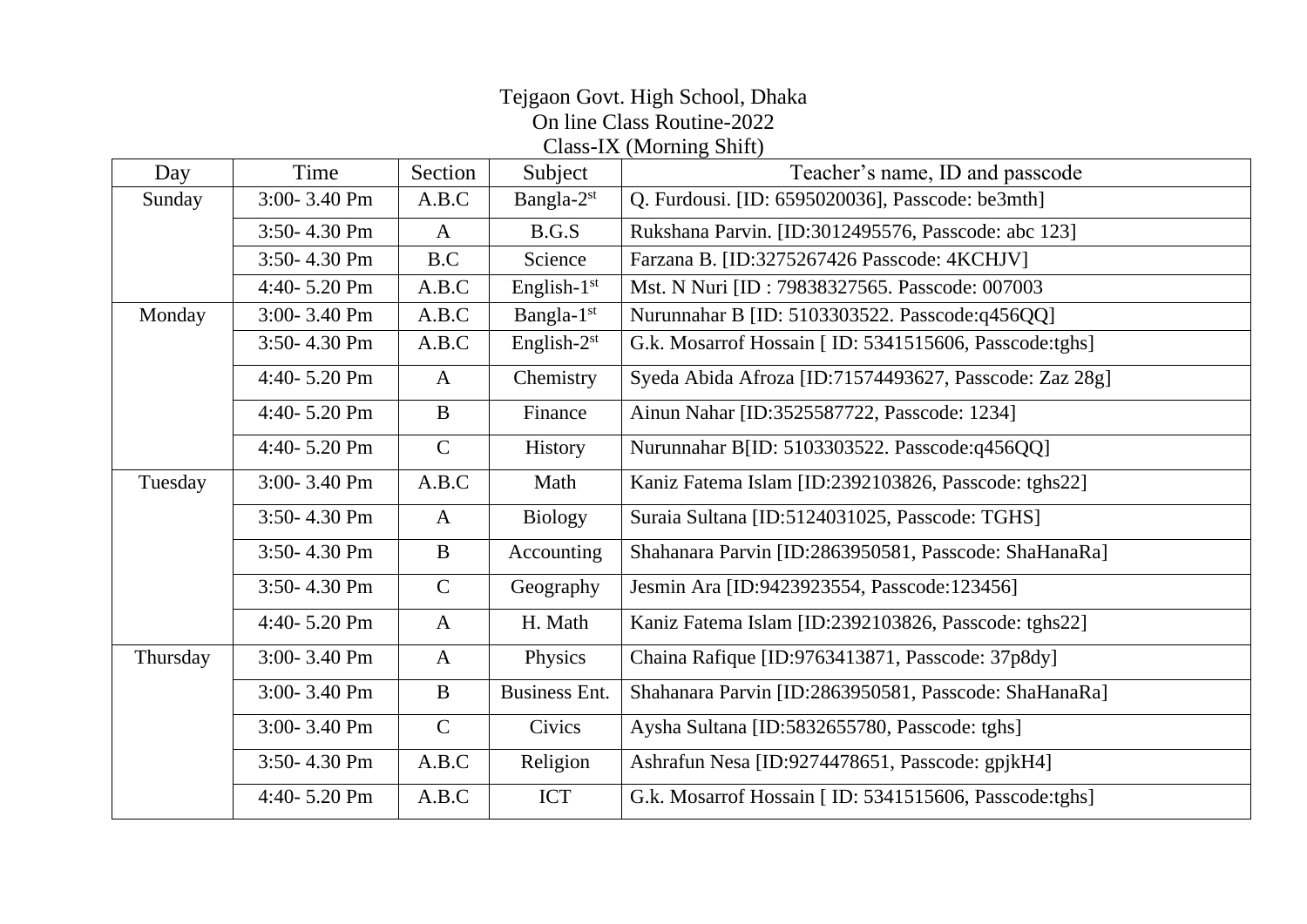### Tejgaon Govt. High School, Dhaka On line Class Routine-2022 Class-VII (Morning Shift)

| Day       | Time                              | Section | Subject    | Teacher's name, ID and passcode                                 |
|-----------|-----------------------------------|---------|------------|-----------------------------------------------------------------|
| Sunday    | $3.00$ pm $-3.40$ pm              | A.B     | Bangla-I   | Aysha Sulthana [ID:5832655780, Passcode: tghs]                  |
|           | 3.50pm-4.30pm                     | A.B     | Math       | Syeda Abida Afroza [ID:74832353447, Passcode: Zaz 28g]          |
| Tuesday   | 3.00pm-3.40pm                     | A.B     | Bangla-II  | Nurunnahar Begum [ID: 5103303522. Passcode:q456QQ]              |
|           | $3.50$ pm-4.30pm                  | A.B     | Science    | Dewan Akikun Nisa Khanam [ID:5228672010, Passcode: nargis 1234] |
| Wednesday | $3.00$ pm $-3.40$ pm              | A.B     | English    | Mst. Nurjahan Nuri [ID:79838327565, Passcode: 007003]           |
|           | $7.30 \text{pm} - 8.10 \text{pm}$ | A.B     | B.G.S      | Rukshana. Parvin. [ID:3012495576, Passcode: abc 123]            |
| Thursday  | 3.00pm-3.40pm                     | A.B     | Religion   | Asrafun Nesa [ID:9274478651, Passcode: gpjkhH4]                 |
|           | $3.50$ pm-4.30pm                  | A.B     | <b>ICT</b> | Munajjefa Mehjabin [ID:72770828419, Passcode: 7ICT]             |